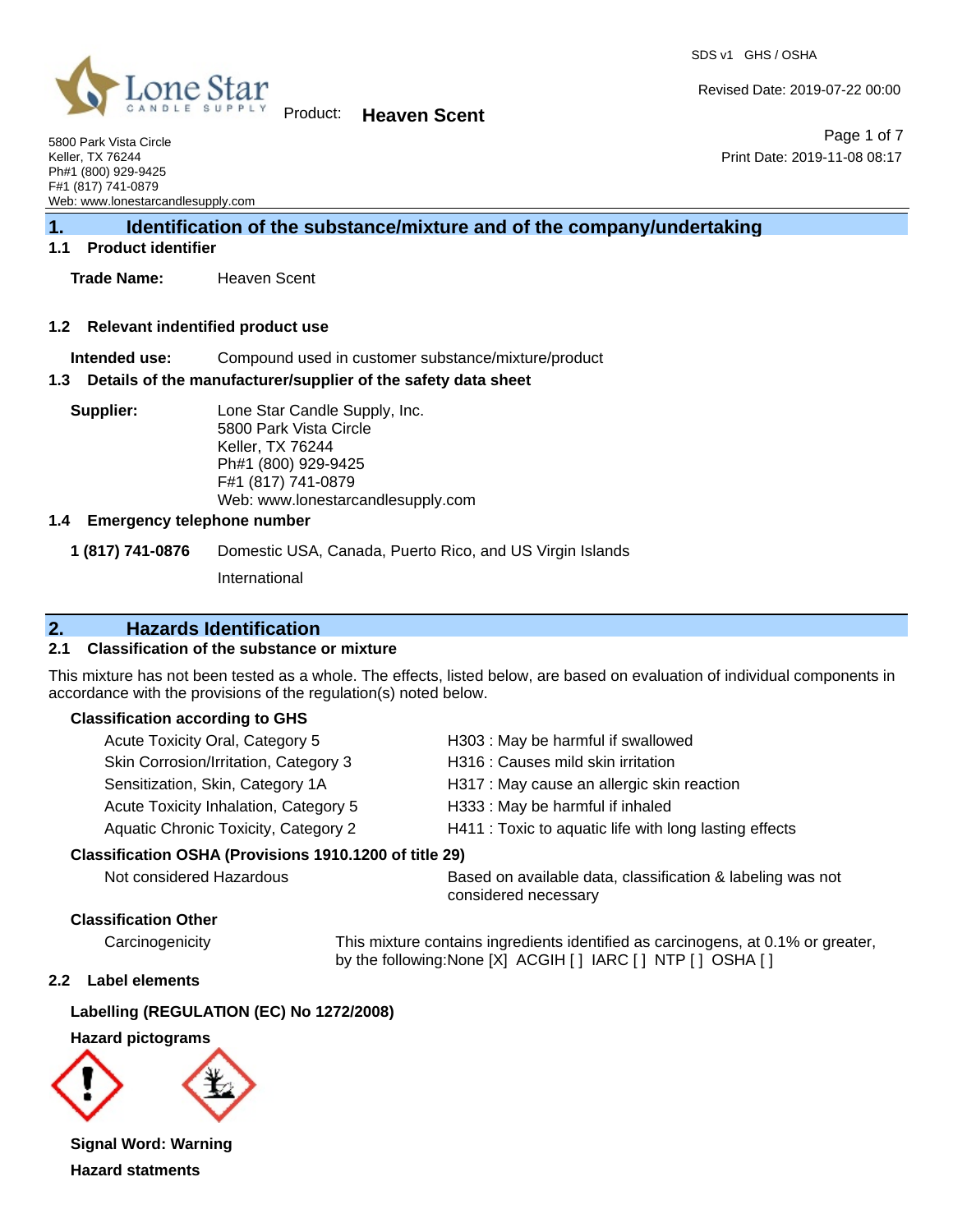

5800 Park Vista Circle Keller, TX 76244

Product: **Heaven Scent**

Revised Date: 2019-07-22 00:00

Page 2 of 7 Print Date: 2019-11-08 08:17

| Ph#1 (800) 929-9425                                     |                                                                         |
|---------------------------------------------------------|-------------------------------------------------------------------------|
| F#1 (817) 741-0879<br>Web: www.lonestarcandlesupply.com |                                                                         |
| H <sub>303</sub>                                        | May be harmful if swallowed                                             |
| H316                                                    | Causes mild skin irritation                                             |
| H317                                                    | May cause an allergic skin reaction                                     |
| H333                                                    | May be harmful if inhaled                                               |
| H411                                                    | Toxic to aquatic life with long lasting effects                         |
| <b>Precautionary Statements</b>                         |                                                                         |
| <b>Prevention:</b>                                      |                                                                         |
| P272                                                    | Contaminated work clothing should not be allowed out of the workplace   |
| P <sub>273</sub>                                        | Avoid release to the environment                                        |
| <b>Response:</b>                                        |                                                                         |
| $P302 + P352$                                           | IF ON SKIN: Wash with soap and water                                    |
| $P304 + P312$                                           | IF INHALED: Call a POISON CENTER or doctor/physician if you feel unwell |
| P312                                                    | Call a POISON CENTER or doctor/physician if you feel unwell             |
| $P333 + P313$                                           | If skin irritation or a rash occurs: Get medical advice/attention       |
| P363                                                    | Wash contaminated clothing before reuse                                 |
| P391                                                    | <b>Collect Spillage</b>                                                 |
| <b>Other Hazards</b><br>2.3                             |                                                                         |

**no data available**

# **3. Composition/Information on Ingredients**

## **3.1 Mixtures**

This product is a complex mixture of ingredients, which contains among others the following substance(s), presenting a health or environmental hazard within the meaning of the UN Globally Harmonized System of Classification and Labeling of Chemicals (GHS):

| EC#                                                          | Conc.<br>Range | <b>GHS Classification</b>                                                                                                                                                                                                                                |  |
|--------------------------------------------------------------|----------------|----------------------------------------------------------------------------------------------------------------------------------------------------------------------------------------------------------------------------------------------------------|--|
| <b>84-66-2</b> 201-550-6                                     | 60 - 70 %      | H316; H402                                                                                                                                                                                                                                               |  |
| Diethyl phthalate                                            |                |                                                                                                                                                                                                                                                          |  |
| <b>120-51-4</b> 204-402-9                                    | $5 - 10 \%$    | H302; H313; H400; H411                                                                                                                                                                                                                                   |  |
| <b>Benzyl Benzoate</b>                                       |                |                                                                                                                                                                                                                                                          |  |
|                                                              |                | H402; H412                                                                                                                                                                                                                                               |  |
|                                                              |                |                                                                                                                                                                                                                                                          |  |
|                                                              |                | H302; H313; H316; H319                                                                                                                                                                                                                                   |  |
| phenethyl alcohol                                            |                |                                                                                                                                                                                                                                                          |  |
|                                                              |                | H315; H317; H400; H410                                                                                                                                                                                                                                   |  |
| Tetramethyl Acetyloctahydronaphthalenes                      |                |                                                                                                                                                                                                                                                          |  |
|                                                              |                | H227; H303; H315; H317; H401; H412                                                                                                                                                                                                                       |  |
| Cyclamen Aldehyde                                            |                |                                                                                                                                                                                                                                                          |  |
|                                                              |                | H316; H400; H410                                                                                                                                                                                                                                         |  |
| Hexamethylindanopyran                                        |                |                                                                                                                                                                                                                                                          |  |
|                                                              |                | H303; H315; H317; H319; H401; H411                                                                                                                                                                                                                       |  |
| 6,7-Dihydro-1,1,2,3,3-pentamethyl-4(5H)-indanone (Cashmeran) |                |                                                                                                                                                                                                                                                          |  |
|                                                              |                | <b>8050-15-5</b> 232-476-2 5 - 10 %<br>Methyl ester of rosin (partially hydrogenated)<br>$200 - 456 - 2$ 2 - 5 %<br><b>54464-57-2</b> 259-174-3 2 - 5 %<br>203-161-7 2 - 5 %<br><b>1222-05-5</b> 214-946-9 2 - 5 %<br>$33704 - 61 - 9$ 251-649-3 1 - 2 % |  |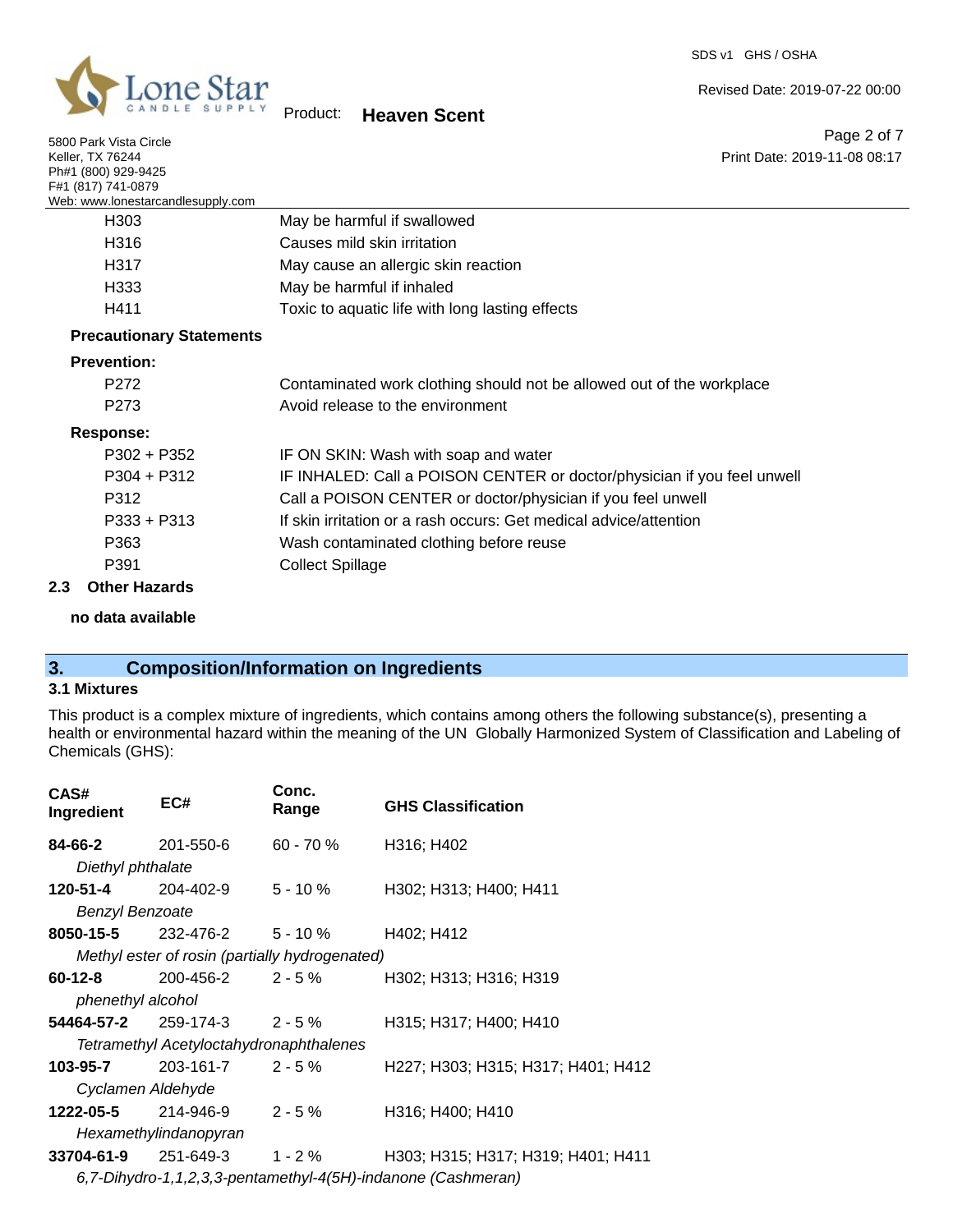

Revised Date: 2019-07-22 00:00

Page 3 of 7

| 5800 Park Vista Circle<br>Keller, TX 76244<br>Ph#1 (800) 929-9425<br>F#1 (817) 741-0879                                                                                                 | Web: www.lonestarcandlesupply.com                        |                                                           | Page 3 of 7<br>Print Date: 2019-11-08 08:17                                                                   |
|-----------------------------------------------------------------------------------------------------------------------------------------------------------------------------------------|----------------------------------------------------------|-----------------------------------------------------------|---------------------------------------------------------------------------------------------------------------|
| CAS#<br>Ingredient                                                                                                                                                                      | EC#                                                      | Conc.<br>Range                                            | <b>GHS Classification</b>                                                                                     |
| 31906-04-4                                                                                                                                                                              | 250-863-4                                                | $0.1 - 1.0 %$                                             | H317; H402                                                                                                    |
| Hydroxyisohexyl 3-cyclohexene carboxaldehyde<br>201-289-8<br>$0.1 - 1.0 %$<br>80-54-6<br><b>Butylphenyl Methylpropional</b><br>See Section 16 for full text of GHS classification codes |                                                          |                                                           | H227; H302; H315; H317; H361; H401;<br>H412                                                                   |
|                                                                                                                                                                                         |                                                          | Total Hydrocarbon Content (% $w/w$ ) = 0.17               | See Section 16 for full text of GHS classification codes which where not shown in section 2                   |
| 4.                                                                                                                                                                                      | <b>First Aid Measures</b>                                |                                                           |                                                                                                               |
| 4.1                                                                                                                                                                                     | <b>Description of first aid measures</b>                 |                                                           |                                                                                                               |
| Inhalation:                                                                                                                                                                             |                                                          |                                                           | Remove from exposure site to fresh air and keep at rest.<br>Obtain medical advice.                            |
| Eye Exposure:<br><b>Skin Exposure:</b>                                                                                                                                                  |                                                          |                                                           | Flush immediately with water for at least 15 minutes.<br>Contact physician if symptoms persist.               |
|                                                                                                                                                                                         |                                                          |                                                           | Remove contaminated clothes. Wash thoroughly with water (and soap).<br>Contact physician if symptoms persist. |
| Ingestion:<br>4.2<br>Most important symptoms and effects, both acute and delayed                                                                                                        |                                                          |                                                           | Rinse mouth with water and obtain medical advice.                                                             |
| Symptoms:                                                                                                                                                                               |                                                          |                                                           | no data available                                                                                             |
| <b>Risks:</b>                                                                                                                                                                           |                                                          |                                                           | Refer to Section 2.2 "Hazard Statements"                                                                      |
| 4.3                                                                                                                                                                                     |                                                          |                                                           | Indication of any immediate medical attention and special treatment needed                                    |
| <b>Treatment:</b>                                                                                                                                                                       |                                                          |                                                           | Refer to Section 2.2 "Response"                                                                               |
| 5.                                                                                                                                                                                      | <b>Fire-Fighting measures</b><br>5.1 Extinguishing media |                                                           |                                                                                                               |
| Suitable:                                                                                                                                                                               |                                                          |                                                           | Carbon dioxide (CO2), Dry chemical, Foam                                                                      |
| <b>Unsuitable</b>                                                                                                                                                                       |                                                          | 5.2 Special hazards arising from the substance or mixture | Do not use a direct water jet on burning material                                                             |
| During fire fighting:<br>5.3 Advice for firefighters                                                                                                                                    |                                                          |                                                           | Water may be ineffective                                                                                      |
|                                                                                                                                                                                         | <b>Further information:</b>                              |                                                           | Standard procedure for chemical fires                                                                         |

# **6. Calcidental Release Measures**<br>**6.1 Personal precautions, protective equipm**

#### **6.1 Personal precautions, protective equipment and emergency procedures**

Avoid inhalation and contact with skin and eyes. A self-contained breathing apparatus is recommended in case of a major spill.

#### **6.2 Environmental precautions**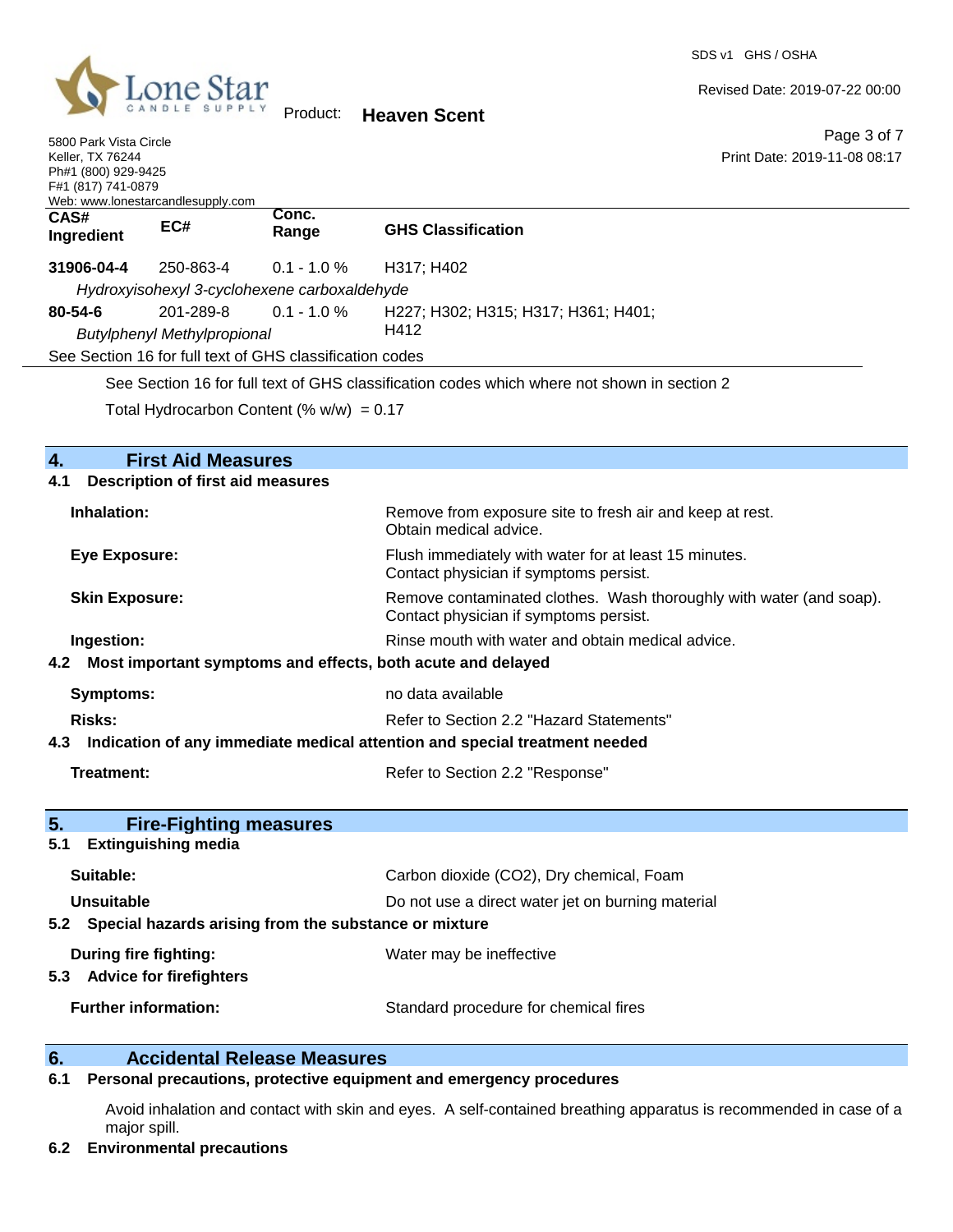

Product: **Heaven Scent**

5800 Park Vista Circle Keller, TX 76244 Ph#1 (800) 929-9425 F#1 (817) 741-0879 Web: www.lonestarcandlesupply.com

Keep away from drains, soil, and surface and groundwater.

#### **6.3 Methods and materials for containment and cleaning up**

Clean up spillage promptly. Remove ignition sources. Provide adequate ventilation. Avoid excessive inhalation of vapors. Gross spillages should be contained by use of sand or inert powder and disposed of according to the local regulations.

#### **6.4 Reference to other sections**

Not Applicable

**7. Handling and Storage** 

#### **7.1 Precautions for safe handling**

Apply according to good manufacturing and industrial hygiene practices with proper ventilation. Do not drink, eat or smoke while handling. Respect good personal hygiene.

#### **7.2 Conditions for safe storage, including any incompatibilities**

Store in a cool, dry and ventilated area away from heat sources and protected from light in tightly closed original container. Avoid uncoated metal container. Keep air contact to a minimum.

#### **7.3 Specific end uses**

No information available

#### **8. Exposure Controls/Personal Protection**

#### **8.1 Control parameters Exposure Limits:**

| EXPOSURE LIIIIIIS. |                   |       |       |      |                                                  |  |
|--------------------|-------------------|-------|-------|------|--------------------------------------------------|--|
| <b>Component</b>   |                   | ACGIH | ACGIH | OSHA | <b>OSHA</b><br>TWA ppm STEL ppm TWA ppm STEL ppm |  |
| 84-66-2            | Diethyl phthalate |       |       |      |                                                  |  |

**Engineering Controls:** Use local exhaust as needed.

#### **8.2 Exposure controls - Personal protective equipment**

| Eye protection:                | Tightly sealed goggles, face shield, or safety glasses with brow guards and side shields, etc.<br>as may be appropriate for the exposure |  |
|--------------------------------|------------------------------------------------------------------------------------------------------------------------------------------|--|
| <b>Respiratory protection:</b> | Avoid excessive inhalation of concentrated vapors. Apply local ventilation where appropriate.                                            |  |
| <b>Skin protection:</b>        | Avoid Skin contact. Use chemically resistant gloves as needed.                                                                           |  |

#### **9. Physical and Chemical Properties**

# **9.1 Information on basic physical and chemical properties**

| Appearance:            | Liquid                        |
|------------------------|-------------------------------|
| Odor:                  | Conforms to Standard          |
| Color:                 | Colorless to Yellow Tint (G1) |
| <b>Viscosity:</b>      | Liquid                        |
| <b>Freezing Point:</b> | Not determined                |
| <b>Boiling Point:</b>  | Not determined                |
| <b>Melting Point:</b>  | Not determined                |

Revised Date: 2019-07-22 00:00

Page 4 of 7 Print Date: 2019-11-08 08:17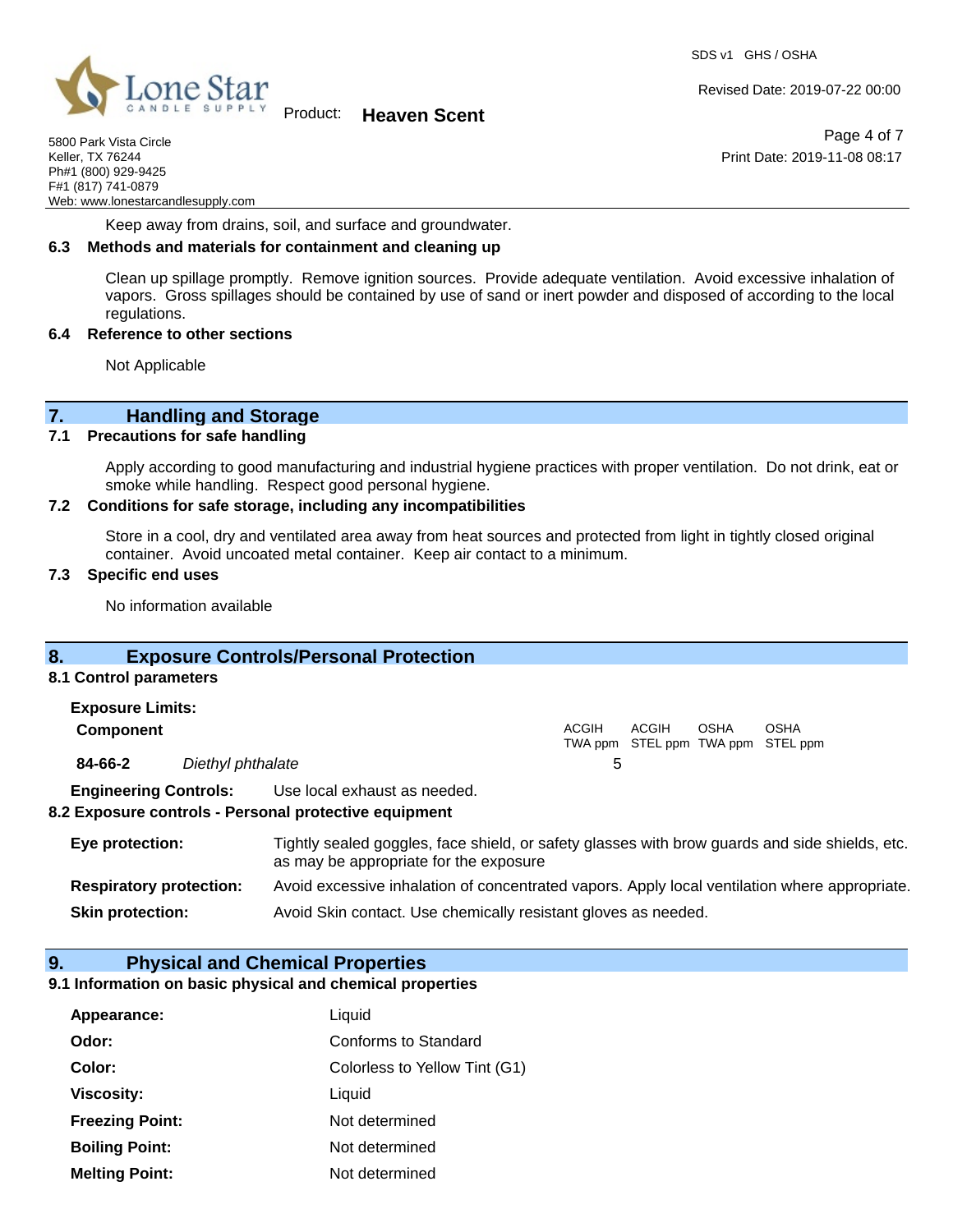

5800 Park Vista Circle Keller, TX 76244 Ph#1 (800) 929-9425

Product: **Heaven Scent**

Revised Date: 2019-07-22 00:00

Page 5 of 7 Print Date: 2019-11-08 08:17

| F#1 (817) 741-0879<br>Web: www.lonestarcandlesupply.com |                  |
|---------------------------------------------------------|------------------|
| <b>Flashpoint (CCCFP):</b>                              | >200 F (93.33 C) |
| <b>Auto flammability:</b>                               | Not determined   |
| <b>Explosive Properties:</b>                            | None Expected    |
| <b>Oxidizing properties:</b>                            | None Expected    |
| Vapor Pressure (mmHg@20 C):                             | 0.0062           |
| %VOC:                                                   | 0.01             |
| Specific Gravity @ 25 C:                                | 1.0810           |
| Density @ 25 C:                                         | 1.0780           |
| Refractive Index @ 20 C:                                | 1.5090           |
| Soluble in:                                             | Oil              |

# **10. Stability and Reactivity**

| 10.1 Reactivity                         | None                                               |
|-----------------------------------------|----------------------------------------------------|
| <b>10.2 Chemical stability</b>          | Stable                                             |
| 10.3 Possibility of hazardous reactions | None known                                         |
| <b>10.4 Conditions to avoid</b>         | None known                                         |
| 10.5 Incompatible materials             | Strong oxidizing agents, strong acids, and alkalis |
| 10.6 Hazardous decomposition products   | None known                                         |

# **11. Toxicological Information**

## **11.1 Toxicological Effects**

Acute Toxicity Estimates (ATEs) based on the individual Ingredient Toxicity Data utilizing the "Additivity Formula"

| (LD50: 4908.0247) May be harmful if swallowed            |
|----------------------------------------------------------|
| Not classified - the classification criteria are not met |
| (LD50: 23.7298) May be harmful if inhaled                |
| May be harmful if inhaled                                |
| Not classified - the classification criteria are not met |
| Not classified - the classification criteria are not met |
| May cause an allergic skin reaction                      |
| Not classified - the classification criteria are not met |
| Not classified - the classification criteria are not met |
| Not classified - the classification criteria are not met |
| Not classified - the classification criteria are not met |
| Not classified - the classification criteria are not met |
| Not classified - the classification criteria are not met |
|                                                          |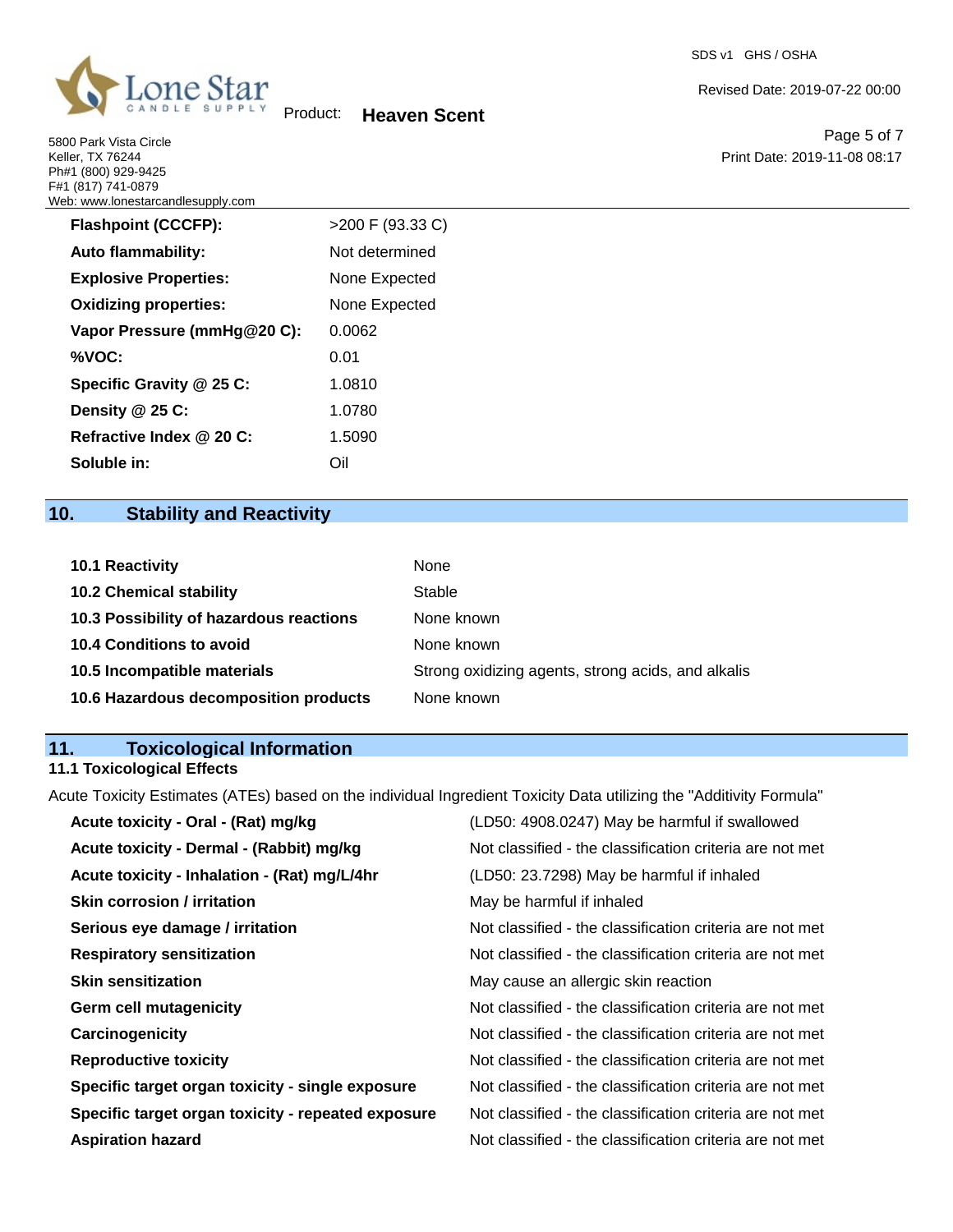

Revised Date: 2019-07-22 00:00

Page 6 of 7 Print Date: 2019-11-08 08:17

| 5800 Park Vista Circle            |
|-----------------------------------|
| <b>Keller, TX 76244</b>           |
| Ph#1 (800) 929-9425               |
| F#1 (817) 741-0879                |
| Web: www.lonestarcandlesupply.com |

| 12.                  | <b>Ecological Information</b>      |                                                          |
|----------------------|------------------------------------|----------------------------------------------------------|
| <b>12.1 Toxicity</b> |                                    |                                                          |
|                      | <b>Acute acquatic toxicity</b>     | Not classified - the classification criteria are not met |
|                      | <b>Chronic acquatic toxicity</b>   | Toxic to aquatic life with long lasting effects          |
|                      | <b>Toxicity Data on soil</b>       | no data available                                        |
|                      | <b>Toxicity on other organisms</b> | no data available.                                       |
|                      | 12.2 Persistence and degradability | no data available                                        |
|                      | 12.3 Bioaccumulative potential     | no data available                                        |
|                      | 12.4 Mobility in soil              | no data available.                                       |
|                      | 12.5 Other adverse effects         | no data available.                                       |
|                      |                                    |                                                          |

# **13. Disposal Conditions**

#### **13.1 Waste treatment methods**

Do not allow product to reach sewage systems. Dispose of in accordance with all local and national regulations. Send to a licensed waste management company.The product should not be allowed to enter drains, water courses or the soil. Do not contaminate ponds, waterways or ditches with chemical or used container.

# **14. Transport Information**

| <b>Marine Pollutant</b>                                       | Yes. Ingredient of greatest environmental impact:<br>54464-57-2 : (2 - 5 %) : Tetramethyl Acetyloctahydronaphthalenes |              |                                     |                 |               |  |
|---------------------------------------------------------------|-----------------------------------------------------------------------------------------------------------------------|--------------|-------------------------------------|-----------------|---------------|--|
| <b>Regulator</b>                                              |                                                                                                                       | <b>Class</b> | <b>Pack Group</b>                   | <b>Sub Risk</b> | UN-nr.        |  |
| U.S. DOT (Non-Bulk)                                           |                                                                                                                       |              | Not Regulated - Not Dangerous Goods |                 |               |  |
| Chemicals NOI                                                 |                                                                                                                       |              |                                     |                 |               |  |
| <b>ADR/RID (International Road/Rail)</b>                      |                                                                                                                       |              |                                     |                 |               |  |
| <b>Environmentally Hazardous</b><br>Substance, Liquid, n.o.s. |                                                                                                                       | 9            | $\mathbf{III}$                      |                 | <b>UN3082</b> |  |
| <b>IATA (Air Cargo)</b>                                       |                                                                                                                       |              |                                     |                 |               |  |
| <b>Environmentally Hazardous</b><br>Substance, Liquid, n.o.s. |                                                                                                                       | 9            | $\mathbf{III}$                      |                 | <b>UN3082</b> |  |
| IMDG (Sea)                                                    |                                                                                                                       |              |                                     |                 |               |  |
| <b>Environmentally Hazardous</b><br>Substance, Liquid, n.o.s. |                                                                                                                       | 9            | $\mathbf{III}$                      |                 | <b>UN3082</b> |  |

# **15. Regulatory Information**

#### **U.S. Federal Regulations**

**TSCA (Toxic Substance Control Act)** All components of the substance/mixture are listed or exempt

84-66-2 201-550-6 60 - 70 % Diethyl phthalate

**40 CFR(EPCRA, SARA, CERCLA and CAA)** This product contains the following components:

## **U.S. State Regulations**